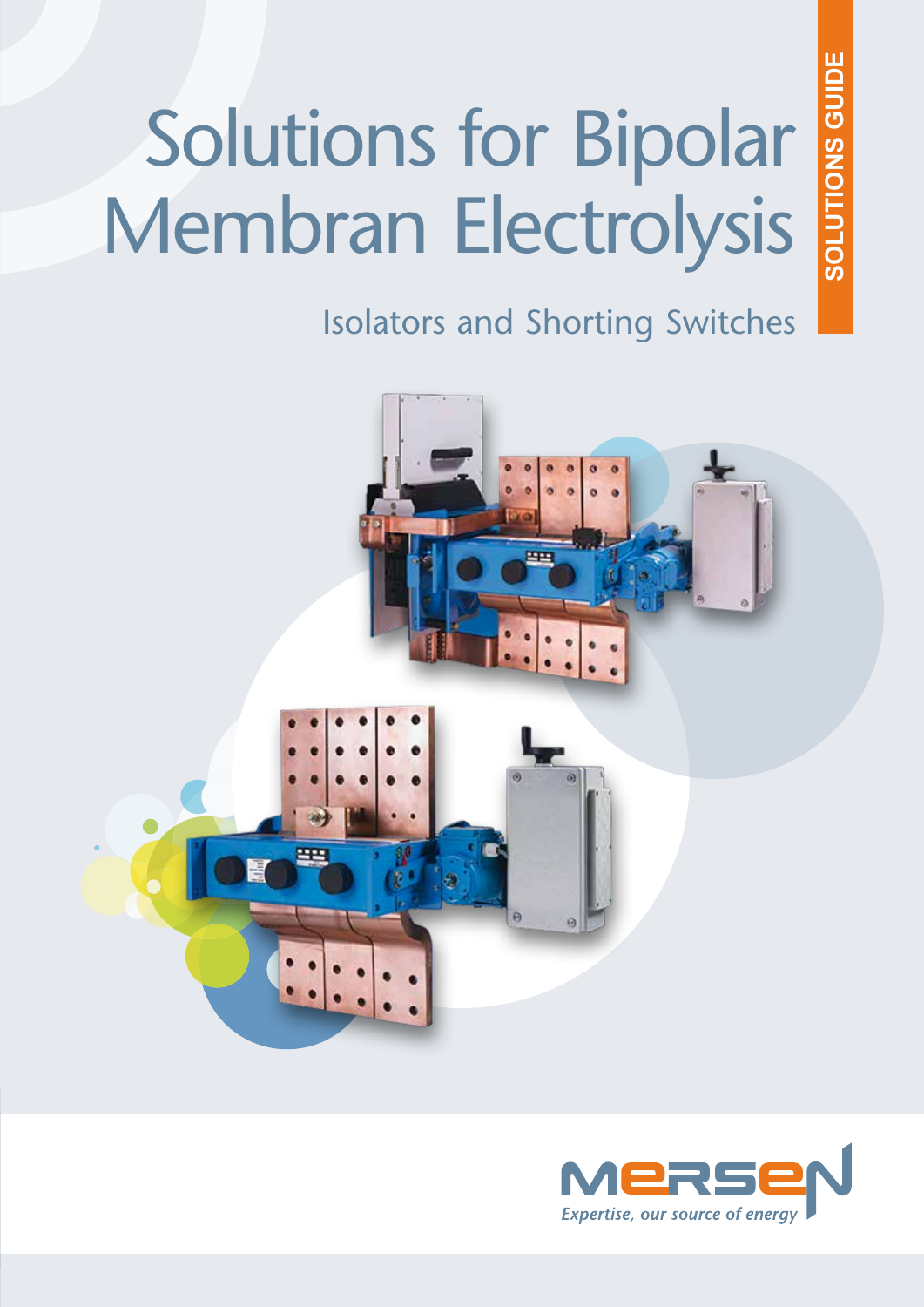# **High Power Switches**

## DC Isolator - Disconnector 3 62 kA

Mersen encapsulated Isolators consist of a contact system with one or more encapsulated main contacts, manufactured of two stainless steel connection plates with a robust below with inside silver soldered contactsystem, which guaranties a low voltage drop and protection against a dirty environment. Installation will be direct into the busbarsystem without any wall support. Terminals are manufactured in copper or aluminium.

**Standard VDE 0110 Gr. C / IEC 60947**

### *Hochstromtrenner 3 62 kA*

*Mersen gekapselte Trenner bestehen aus einem Kontaktsystem mit einem oder mehreren gekapselten Hauptkontakten, die aus zwei Anschlussplatten, einem spezial widerstandsfähigem Balg und dem darin befindlichen Silberkontaktsystem bestehen. Einbau erfolgt direkt in das Sammelschienensystem ohne* 

*zusätzliche Befestigung. Die Anschlüsse sind wahlweise in Kupfer oder Aluminium gefertigt.*

*Standard VDE 0110 Gruppe C / IEC 60947*

# Basic switch - single pole copper or aluminium connection *Grundschalter - einpolig Kupfer- oder Aluminiumanschlüsse*

| type                        | rated current    | voltage         |      | ambient temperature                        | mech. Life        | weight         |
|-----------------------------|------------------|-----------------|------|--------------------------------------------|-------------------|----------------|
| Typ                         | <b>Nennstrom</b> | <b>Spannung</b> |      | Umgebungs-temperatur                       | mech. Lebensdauer | <b>Gewicht</b> |
|                             | kA               | AC              | DC   |                                            | operations        | kg             |
| $HSE - 6$                   | $3 - 7$          | 1500            | 1800 | minus $20^{\circ}$ C - plus $80^{\circ}$ C | 20.000            | 49             |
| <b>HSE - 12</b>             | $8 - 13$         | 1500            | 1800 | minus $20^{\circ}$ C - plus $80^{\circ}$ C | 20.000            | 80             |
| <b>HSE - 18</b>             | $14 - 19$        | 1500            | 1800 | minus $20^{\circ}$ C - plus $80^{\circ}$ C | 20.000            | 111            |
| $HSE - 24$                  | $20 - 25$        | 1500            | 1800 | minus $20^{\circ}$ C - plus $80^{\circ}$ C | 20,000            | 142            |
| $HSE - 30$                  | $26 - 31$        | 1500            | 1800 | minus $20^{\circ}$ C - plus $80^{\circ}$ C | 20,000            | 173            |
| $HSD - 12$                  | $7 - 13$         | 1500            | 1800 | minus $20^{\circ}$ C - plus $80^{\circ}$ C | 20.000            | 96             |
| $HSD - 24$                  | $14 - 25$        | 1500            | 1800 | minus $20^{\circ}$ C - plus $80^{\circ}$ C | 20.000            | 158            |
| $HSD - 36$                  | $26 - 37$        | 1500            | 1800 | minus $20^{\circ}$ C - plus $80^{\circ}$ C | 20.000            | 220            |
| $HSD - 48$                  | $38 - 50$        | 1500            | 1800 | minus 20°C - plus 80°C                     | 20.000            | 282            |
| $HSD - 60$                  | $51 - 62$        | 1500            | 1800 | minus $20^{\circ}$ C - plus $80^{\circ}$ C | 20.000            | 344            |
| higher ratings upon request |                  |                 |      | höhere Nennströme auf Anfrage              |                   |                |

higher ratings upon request

Change over switch HSDU upon request

# Accessories

direct manual drive, remote manual gear drive direct motor drive, motor drive with remote emergency drive, direct emergency wheel, pneumatic drive, electromagnetic valve, mechanical counter, mechanical "ON" "OFF" auxiliary switch 2NC+2NO; 4NC+4NO; 6NC+6NO temperature supervisor, blocking magnet local control panel, terminal box (auxiliary - motor)



*Encapsulated contact Aluminium - Modul 6000 A Gekapselter kontakt kupfer - Modul 6000 A*

# *Zubehör*

*Umschalter HSDU auf Anfrage*

*Handantrieb / Handfernantrieb, Motordirektantrieb Motordirektantrieb mit Fernnotantrieb Direkter Notantrieb, Druckluftantrieb Elektromagnetventil, mechanisches Zählwerk mech. Stellunganzeige "EIN" "AUS" Vorkontakt für Restbatteriespannung Hilfschalter 2S+2Ö; 4S+4Ö; 6S+6Ö Temperaturüberwachung, Sperrmagnet, vor Ort Steuerung im Schaltkasten Klemmkasten, (Hilfsschalter - Motor)*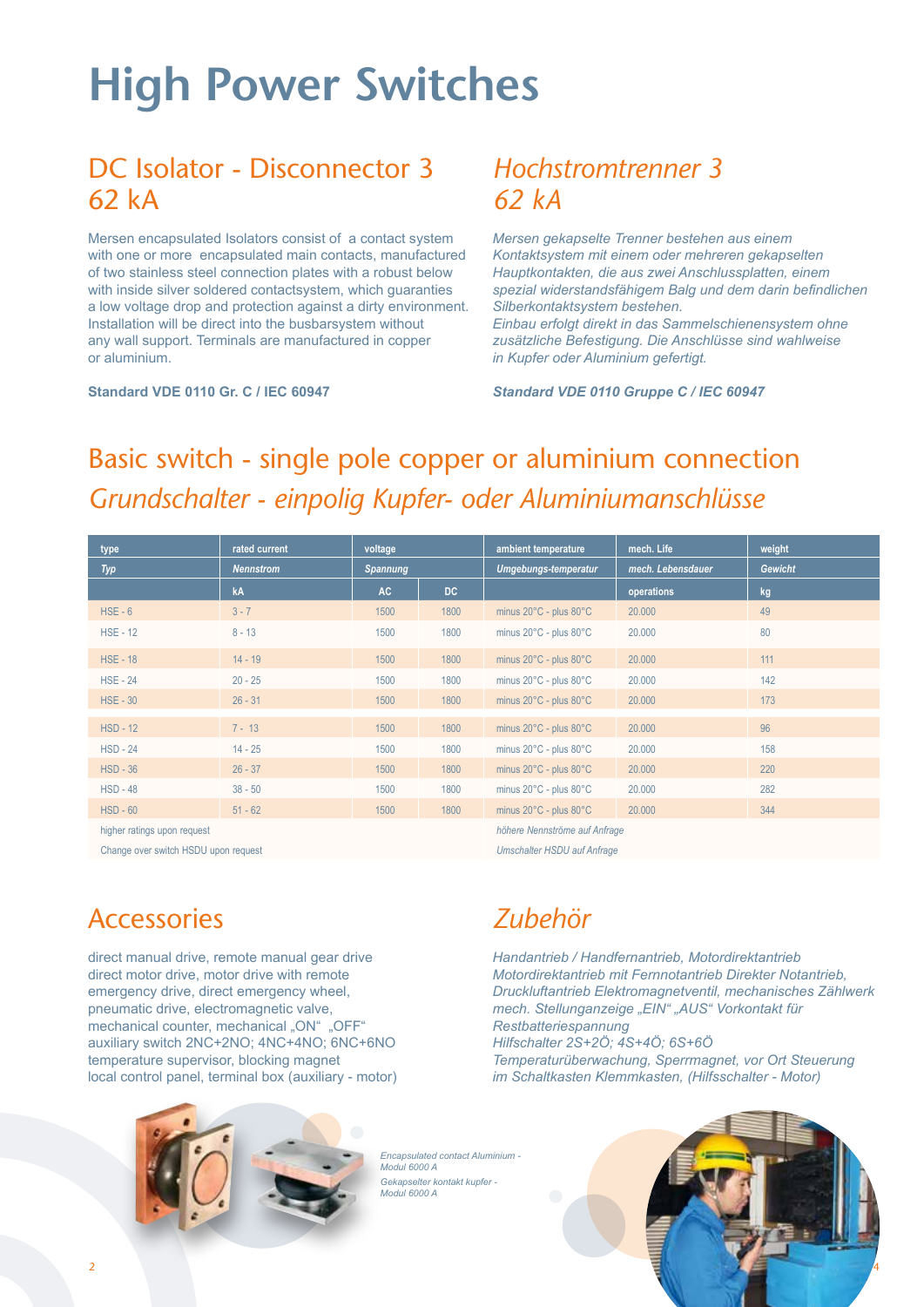

| <b>Typ/type</b> | kA        | A   | в   |
|-----------------|-----------|-----|-----|
| $HSE - 6$       | $3 - 7$   | 180 | 455 |
| $HSE - 12$      | $8 - 13$  | 305 | 455 |
| <b>HSE - 18</b> | $14 - 19$ | 430 | 455 |
| $HSE - 24$      | $20 - 25$ | 555 | 455 |
| $HSE - 30$      | $26 - 31$ | 680 | 455 |

# Dimensions HSD in mm *Abmessungen HSD*







| <b>Typ/type</b>                   | kA        | A   | B   |  |  |
|-----------------------------------|-----------|-----|-----|--|--|
| $HSD - 12$                        | $7 - 13$  | 180 | 650 |  |  |
| $HSD - 24$                        | $14 - 25$ | 305 | 650 |  |  |
| $HSD - 36$                        | $26 - 37$ | 430 | 650 |  |  |
| $HSD - 48$                        | $38 - 50$ | 555 | 650 |  |  |
| $HSD - 60$                        | $51 - 62$ | 680 | 650 |  |  |
| higher rated current upon request |           |     |     |  |  |

höhere Stromstärken auf Anfrage

*Dimension in Aluminium upon request.*

*Drawings with manual - motor - pneumatic upon request.*

*Special drilling pattern upon request.*

*Abmessungen mit Aluminiumanschluss auf Anfrage.*

*Zeichnungen mit Hand-, Motor- und Druckluftantrieb auf Anfrage.*

*Das Bohrbild kann auf Wunsch der Schienenanordnung angepasst werden.*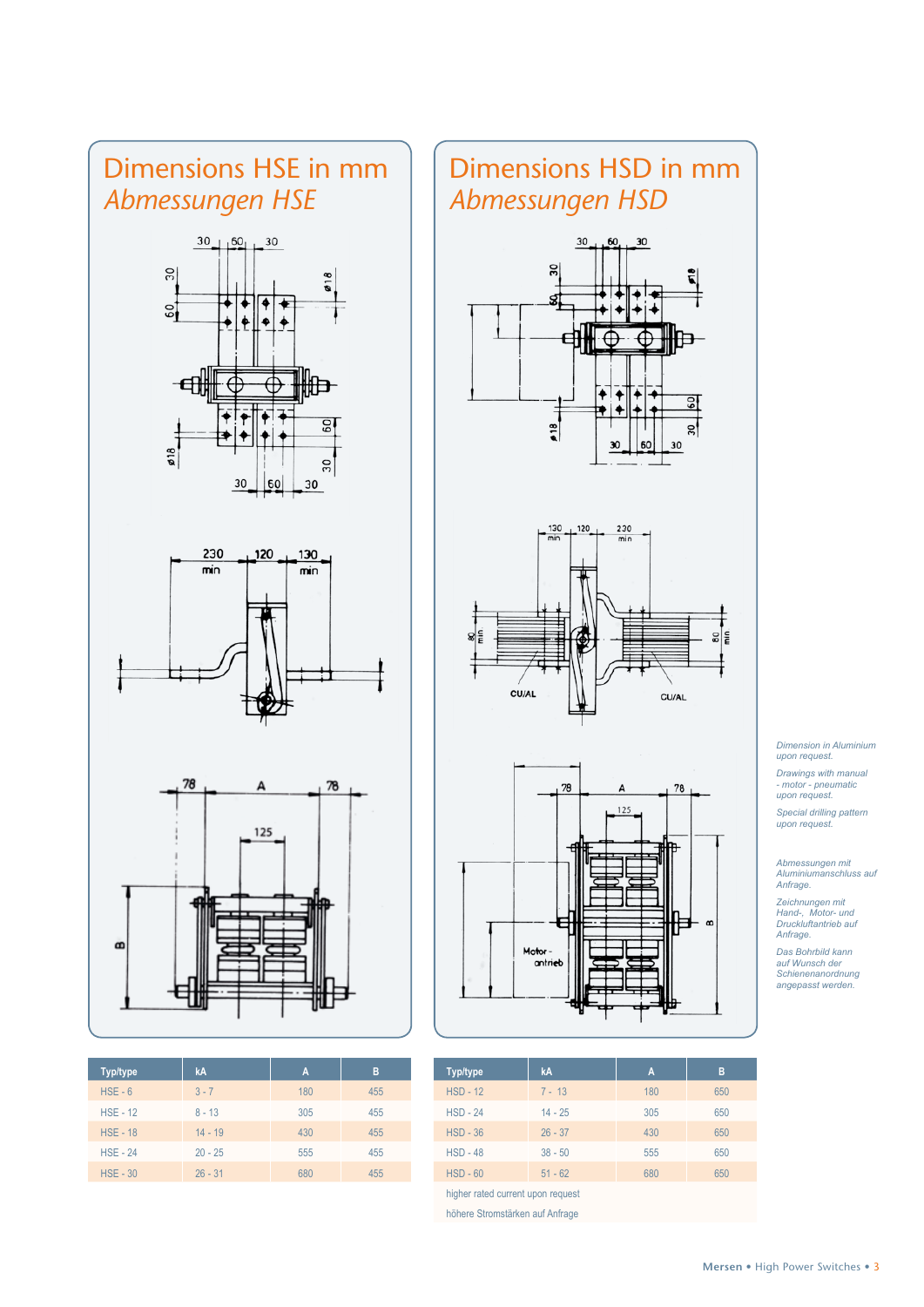# Short Circuit Switch ZKS / DZKS

For Chlorine- Copper- Magnesium- Nickel- Zinc electrolysis with encapsulated main contact system operation: manual - motor - pneumatic 0 - 12 V DC operating voltage without pre contact

13 - 30 DC operating voltage with pre contact

# *Kurzschließer ZKS / DZKS*

*Für Chlor- Kupfer- Magnesium- Nickel- Zinkelektrolysen mit vollgekapselten Haupkontaktsystem Antrieb: Hand - Motor - Druckluft bis 12 V DC Betriebsspannung ohne Vorkontakt von 13 bis 30 V DC Betriebsspannung mit Vorkontakt*

| <b>Type</b>        | <b>Rated current</b> | <b>Operating voltage</b> | Technical data Module 6000 K    |                                    |                     |
|--------------------|----------------------|--------------------------|---------------------------------|------------------------------------|---------------------|
| Typ                | <b>Nennstrom</b>     | <b>Betriebsspannung</b>  | <b>Technische Daten</b>         |                                    |                     |
| ZKS <sub>3</sub>   | 3 kA                 | 12 - 30 VDC              | Nennstrom                       | rated current                      | 6.5 kA DC           |
| ZKS 6              | 6 <sub>k</sub> A     | 12 - 30 VDC              | Betriebsspannung                | operating voltage                  | <b>12 V DC</b>      |
| <b>ZKS 12</b>      | <b>12 kA</b>         | 12 - 30 VDC              | Betriebsspannung mit Vorkontakt | operating voltage with pre-contact | 30 V DC             |
| <b>ZKS 18</b>      | 18 kA                | 12 - 30 VDC              |                                 |                                    |                     |
| <b>ZKS 24</b>      | 24 kA                | 12 - 30 VDC              | Spannungsabfall                 | voltage drop                       | $15$ mV             |
| <b>ZKS 30</b>      | 30 kA                | 12 - 30 VDC              | max. Schaltzahl                 | max. operating                     | 300/s               |
|                    |                      |                          | elektr. Lebensdauer             | electr. Lifetime                   | 5000 op.            |
| DZKS 24            | 24 kA                | 12 - 30 VDC              | mech. Lebensdauer               | mech. Lifetime                     | 20000 op.           |
| DZKS 36            | 36 kA                | 12 - 30 VDC              | Betätigungskraft                |                                    | $1,5$ kpm           |
| DZKS48             | 48 kA                | 12 - 30 VDC              | <b>Gewicht</b>                  | weight                             | $1,5$ kg            |
| DZKS <sub>60</sub> | 60 kA                | 12 - 30 VDC              | Umgebungs-temperatur            | ambient temperature                | min $-20^{\circ}$ C |
|                    |                      |                          |                                 |                                    | $max 60^{\circ}$ C  |

#### **Cell Shorting Switch** *Zellenkurzschließer*



| Zellenkurzschließer / Cell Shorting Switch for Mercury - Amalgam Elektrolysen |            |               |                                                                                                     |  |  |
|-------------------------------------------------------------------------------|------------|---------------|-----------------------------------------------------------------------------------------------------|--|--|
| <b>ZKS</b> special                                                            | 6 - 300 kA | $12 - 30$ VDC | Fixed cell installation -<br>Mercury - Amalgam<br>Feste Zelleninstallationen -<br>Mercury - Amalgam |  |  |

| Zellenkurzschließer /Jumper Switch for Diaphragma - Magnesium Elektrolysen |              |               |                                                                                 |  |  |  |
|----------------------------------------------------------------------------|--------------|---------------|---------------------------------------------------------------------------------|--|--|--|
| ZKS - MO                                                                   | $30 - 300kA$ | $12 - 30$ VDC | Movable by wheels - cran - air<br>cushion<br>Fahrbar: Räder - Kran - Luftkissen |  |  |  |

#### **Cell Shorting Switch ZKS special 160 kA**  *Zellenkurzschließer ZKS special 160 kA*

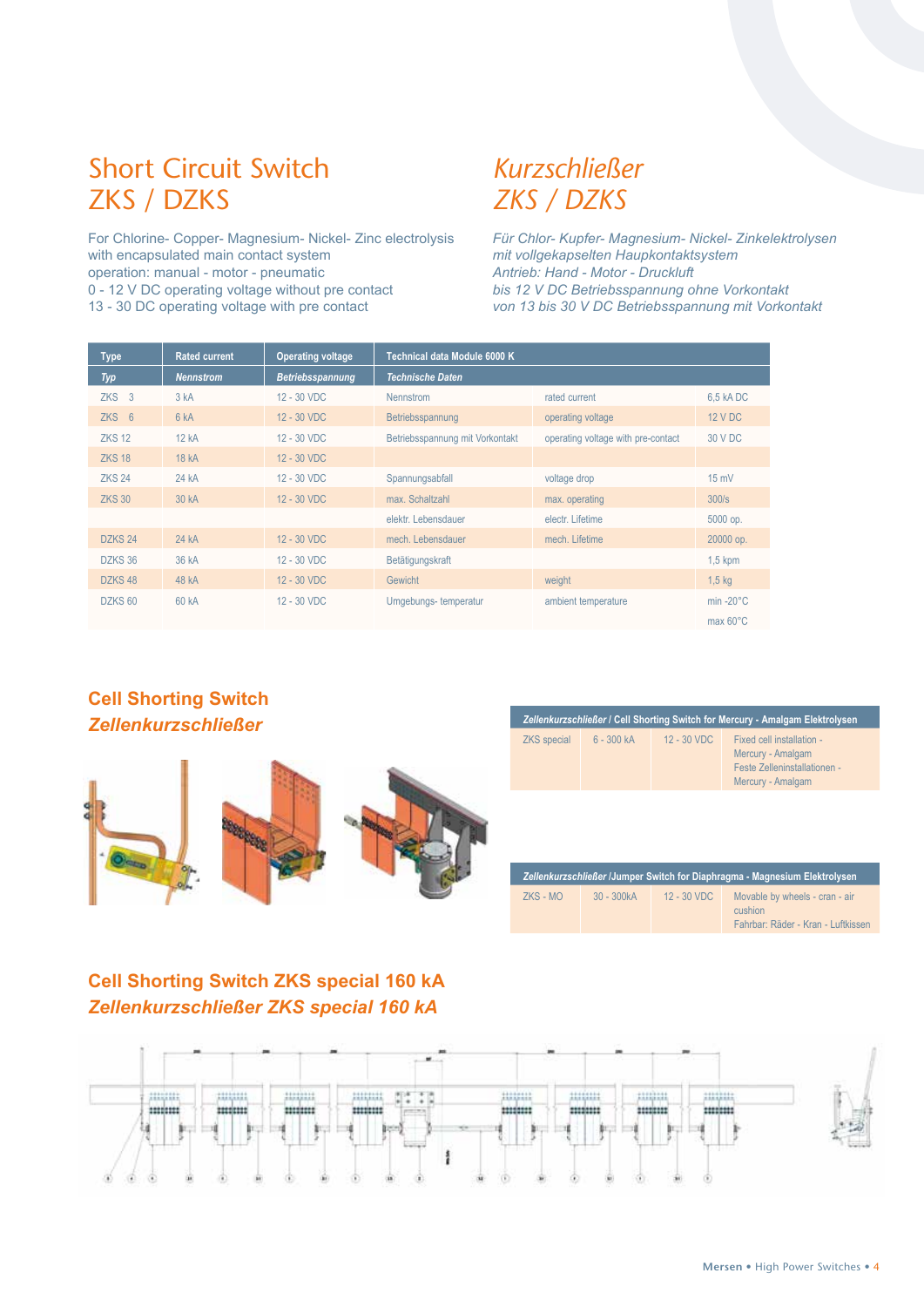# Switchgear combination for Bipolar - Membranelectrolysis

- **DC Breaker ON Load type HSLT in plus pole**
- **DC Islator OFF Load type HSE / B in minus pole**
- **HSE / B interlocked with HSLT**
- **DC Breaker HSLT compl. with:**

motor- or pneumatic drive, emergency wheel pre contact 750 V DC, auxiliary set, terminal box local control panel on request **Installation:** Copper or aluminium bolted, or aluminium welded

#### **DC Isolator with HSE / B with:**

motor- or pneumatic drive, emergency wheel pre contact for rest battery voltage, auxiliary set, terminal box, blocking magnet local control upon request

# *Schaltgerätekombination für Bipolar - Membranelektrolysen*

- *Lastschalter Typ HSLT im plus Pol*
- *Leertrenner TYP HSE / B im minus Pol*
- *HSE / B verriegelt mit HSLT*

*• Lasttrenner - HSLT Aufbau mit: Motor oder Druckluftantrieb, Nothandrad Vorkontakt 750 V DC; Hilfsschalter, Klemmkasten, vor Ort Steuerung auf Wunsch* **Einbauvarianten:** *Kupfer- oder Aluminiumeinschraubtechnik oder Aluminiumeinschweißtechnik*

#### **Leertrenner HSE / B mit:**

*Motor- oder Druckluftantrieb, Nothandrad Vorkontakt für Restbatteriespannung Hilfsschalter, Klemmkasten, Verriegelungsmagnet, Vorortsteuerung auf Wunsch*

#### **HSLT**



#### **HSE / B**



| <b>Type</b>        | <b>Rated current</b> | Insulation voltage        | <b>Operating voltage</b> | <b>Drive</b>      | Weight         |
|--------------------|----------------------|---------------------------|--------------------------|-------------------|----------------|
| Typ                | <b>Nennstrom</b>     | <b>Isolationsspannung</b> | <b>Betriebsspannung</b>  | <b>Antrieb</b>    | <b>Gewicht</b> |
| HSLT <sub>6</sub>  | $3 - 7kA$            | 1800 VDC                  | <b>750 VDC</b>           | motor / pneumatic | 125 kg         |
| HSLT <sub>12</sub> | $8 - 13 kA$          | <b>1800 VDC</b>           | <b>750 VDC</b>           | motor / pneumatic | 155 kg         |
| HSLT <sub>18</sub> | 14 - 19 kA           | <b>1800 VDC</b>           | <b>750 VDC</b>           | motor / pneumatic | 185 kg         |
| HSLT <sub>24</sub> | 20 - 25 kA           | <b>1800 VDC</b>           | <b>750 VDC</b>           | motor / pneumatic | 216 kg         |
| HSLT 30            | $26 - 31$ kA         | <b>1800 VDC</b>           | <b>750 VDC</b>           | motor / pneumatic | 246 kg         |
|                    |                      |                           |                          |                   |                |

| <b>Type</b>     | <b>Rated current</b> | <b>Insulation voltage</b> | <b>Rated voltage</b> | <b>Drive</b>      | Weight         |
|-----------------|----------------------|---------------------------|----------------------|-------------------|----------------|
| Typ             | <b>Nennstrom</b>     | Isolationsspannung        | Nennspannung         | <b>Antrieb</b>    | <b>Gewicht</b> |
| HSE 6 B         | $3 - 7kA$            | 1800 VDC                  | 900 VDC              | motor / pneumatic | 72 kg          |
| <b>HSE 12 B</b> | $8 - 13 kA$          | <b>1800 VDC</b>           | 900 VDC              | motor / pneumatic | 102 kg         |
| <b>HSE 18 B</b> | 14 - 19 kA           | 1800 VDC                  | 900 VDC              | motor / pneumatic | 134 kg         |
| <b>HSE 24 B</b> | 20 - 25 kA           | <b>1800 VDC</b>           | 900 VDC              | motor / pneumatic | 165 kg         |
| <b>HSE 30 B</b> | $26 - 31$ kA         | <b>1800 VDC</b>           | 900 VDC              | motor / pneumatic | 196 kg         |